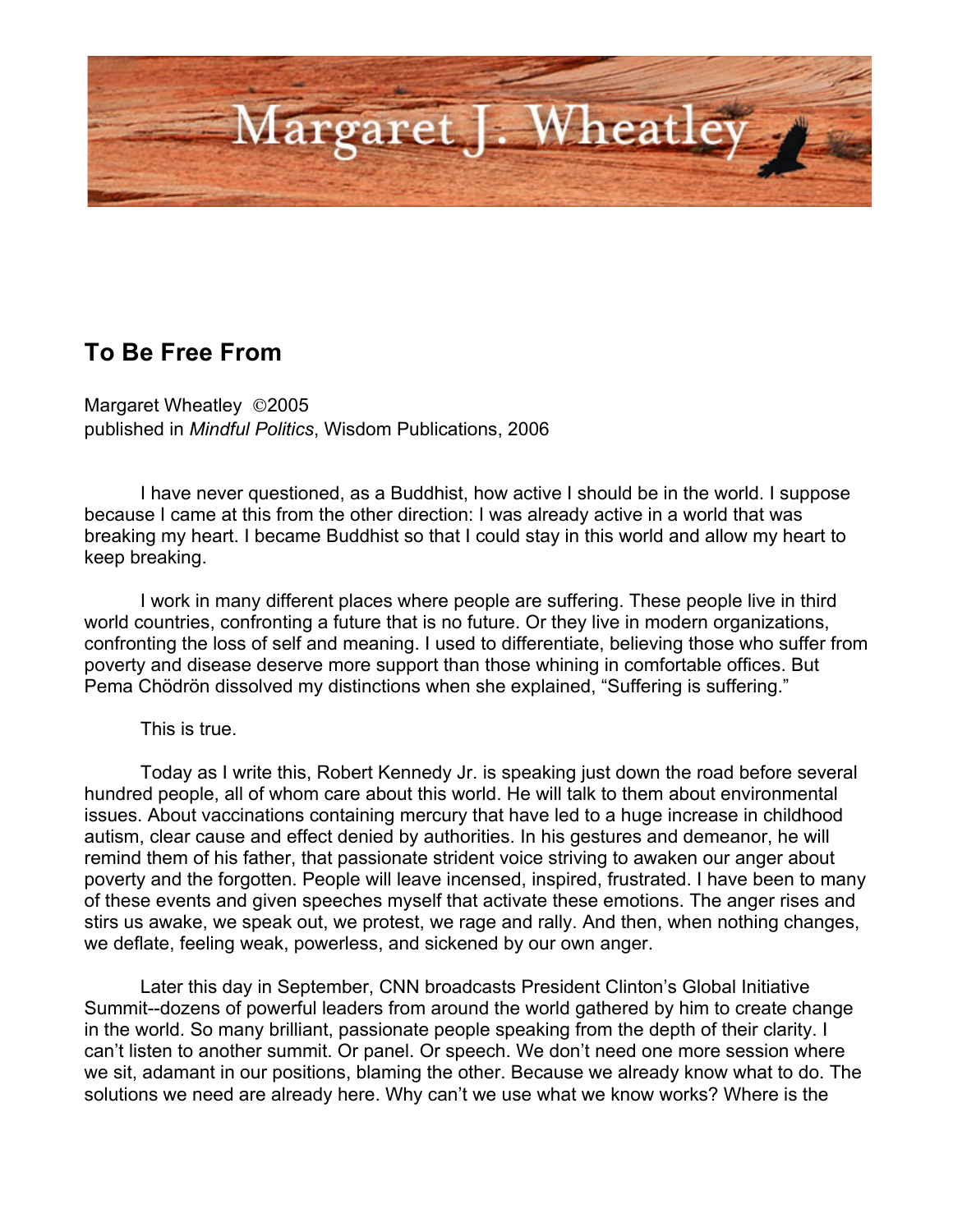courage to stop doing what is destroying so many? As the show continues (CNN gives them an hour), I am back in a familiar place—pulsating with anger and frustration.

I became Buddhist so I could see this insanity and not go insane.

Many years ago, I learned to bear witness, to stand with those enduring great harm. To do nothing but be there, listening. I was in South Africa a number of times as people learned how to live together as a free nation. When there, I would hear experiences of such horror, and of such forgiveness, that some nights I couldn't sleep, tossed and turned by these stories, forced to reconsider human nature. I didn't want to hear one more horror. But I reasoned with myself to become a good listener. If they had experienced it, I told myself, the least I could do was listen.

How do I bear witness to the unbearable?

Why are people so deliberately cruel?

How do I not bring more rage into the world?

This is why I became Buddhist. To be free from these and many other cries.

# **Four Freedoms**

Buddhists relish enumerated concepts. Everything has a number in front of it, collections of concepts from three to 84,000. Here is my own addition. I could call these "Four Freedoms" because practicing these I feel free to walk into difficult places, even free to remain sane. But truly, I think of them more gratefully as, "thank-god-I-know-these." The four I have learned from my Buddhist practice are to be hopeless, groundless, empty, and fearless.

# **1. Free from Hope**

I was listening to the most eloquent speaker I'd ever heard, a man who has worked in the United Nations for years, first on issues of children, now on issues of HIV/AIDS. With images that took us to heartbreak, he described the fate of children in this world. He described the legions of child soldiers, the children enslaved in industry, the millions orphaned by AIDS, nine year olds struggling as heads of household to keep their siblings together. Everywhere children learning only to be silent, craven, or brutal.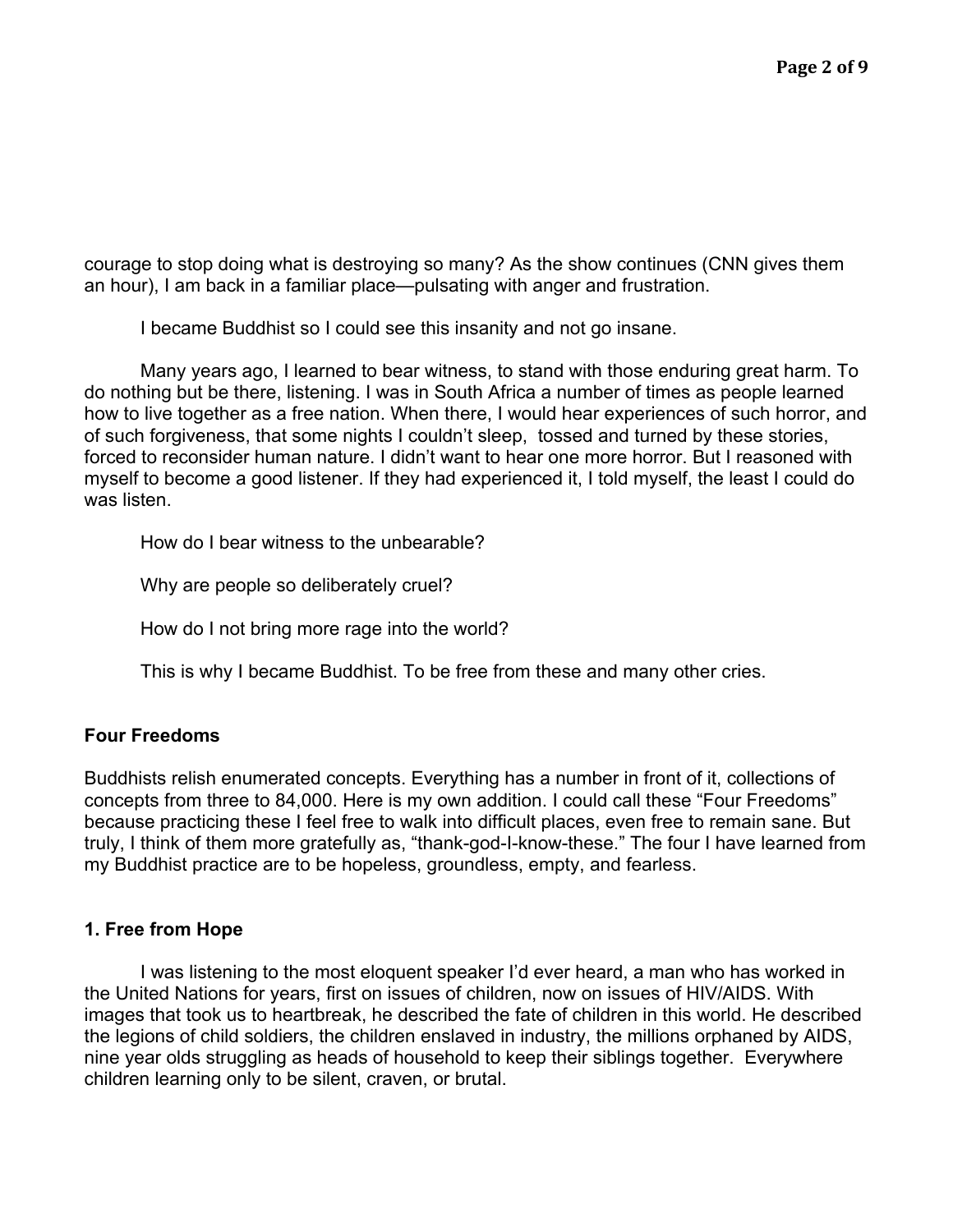This is what he confronts each day. At the very end, he stated quietly: "This is a world that does not care about its children."

Someone in the audience asked him how did he sustain himself, as day-to-day he looked such horror in the face? He replied: "It's increasingly difficult to keep my anger under control. It's eating away at me. I don't know how much longer I can continue this work."

I practice to avoid descending with him into anger, fear, sorrow, and illness. My new faith frees me from the awful question, "Why would a loving God allow this to happen?" No longer seeking explanation, I can stay in this world of escalating inhumanity.

After all, what other species is so stupid as to stop caring for its children?

"Beyond hope and fear" is a frequent teaching in Buddhism. Dante admonished Christians condemned to hell, "Abandon all hope, ye who enter here." But we all need to abandon hope. Hope plays hell with us, the siren call of accomplishment, the seduction of success. We can change the world. We can make a difference. If only we work hard enough. If only we get more resources. If only… If we… If we…

Thomas Merton, a Christian mystic, counseled a friend: "Do not depend on the hope of results…you may have to face the fact that your work will be apparently worthless and even achieve no result at all, if not perhaps results opposite to what you expect. As you get used to this idea, you start more and more to concentrate not on the results, but on the value, the rightness, the truth of the work itself. … you gradually struggle less and less for an idea and more and more for specific people . … In the end, it is the reality of personal relationship that saves everything."

I often read Merton's letter to groups. Nobody wants to hear it. It's not the usual career advice: Your work will be worthless, achieve no results, or even create results contrary to what you want. Oh my God.

People are terrified of hopelessness. They ask: What will motivate me if there's no hope? Why would I try to do anything if it won't work? Deprived of hope they anticipate only endless hours of depression. For a life that didn't mean anything.

Their questions introduce a key problem with hope. It never enters a room without fear at its side. If you hope to accomplish something, you also are afraid that you will fail. What if our actions don't work? What if we can't save the world? What if we truly are powerless? Oh my God.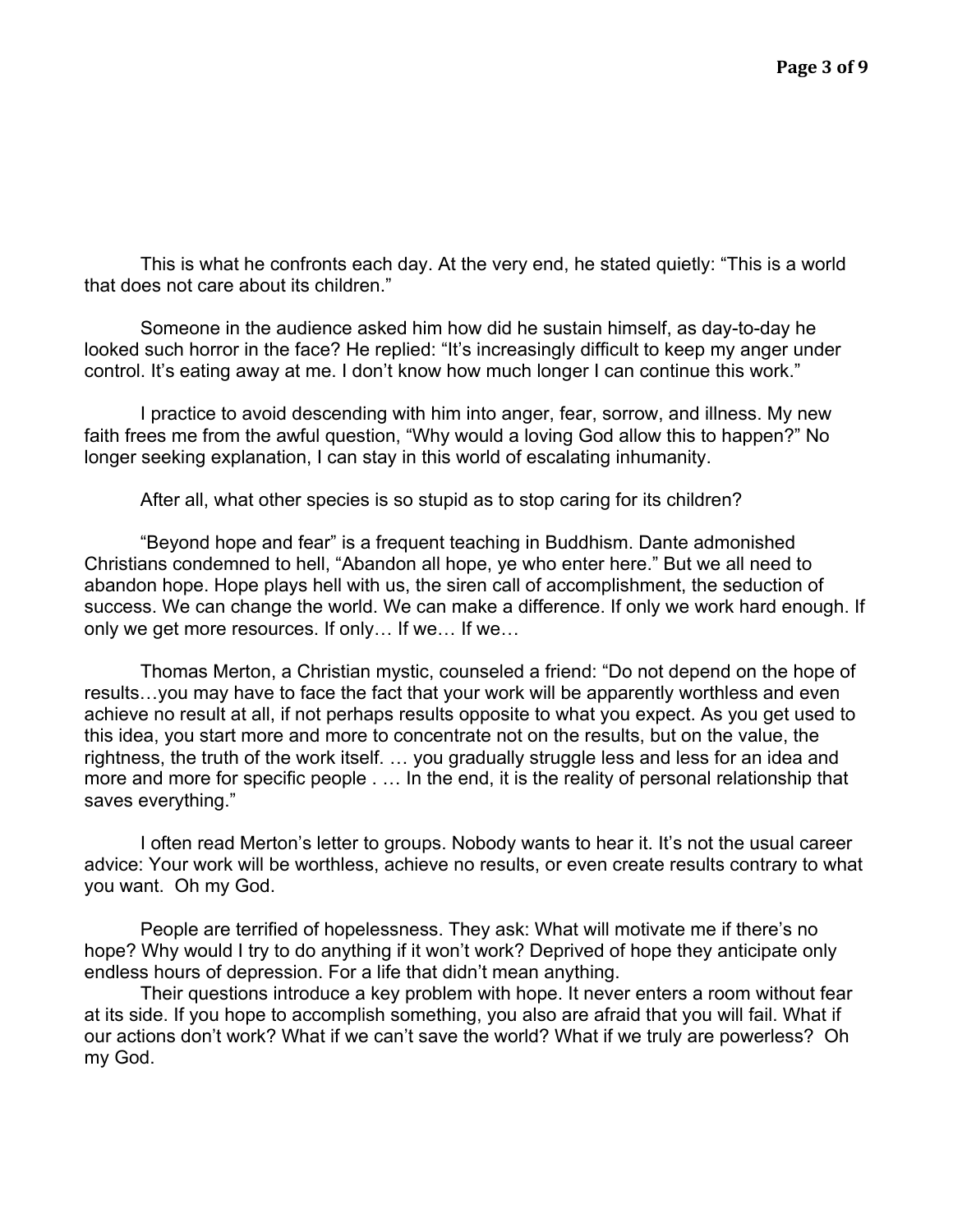I gave up saving the world about three years ago. It was more difficult than letting go of a love relationship. I felt I was condemning the world to its bitter end. Some of my colleagues were critical, even frightened by my decision. How could I be so irresponsible? If we give up on the world, what will happen? They still refuse to resign as savior (especially the younger ones.) I watch them force their failing spirits and tired bodies back into action one more time, wanting vehemence to give them vigor.

I didn't give up saving the world to protect my health. I gave it up to discover what I'm supposed to be doing—how best to help. Beyond hope and fear, freed from success or failure, I'm learning what right action feels like--its clarity, its energy. I still get angry, enraged, and frustrated. But now I know to retreat, to not be driven to action by these emotions. I don't do anything until I have relocated myself beyond hope and fear. Then I can act, rightly. I hope.

And Merton spoke truthfully. Outcomes don't matter. People do. Can we be kind, loving, generous, even as everything caves in? Beyond hope and fear, this question I can answer. My answer is yes.

# **2. Free from Safety**

The flags are flying at half-mast. Again.

This one drapes across the highway as I drive toward it.

It's over-sized, the type of flag that became popular

when patriotism needed to be more visible.

It suffocates the road, limp, lifeless.

Wind attempts to lift its spirit but

the flag refuses so

laden with sorrow.

This flag is for Katrina.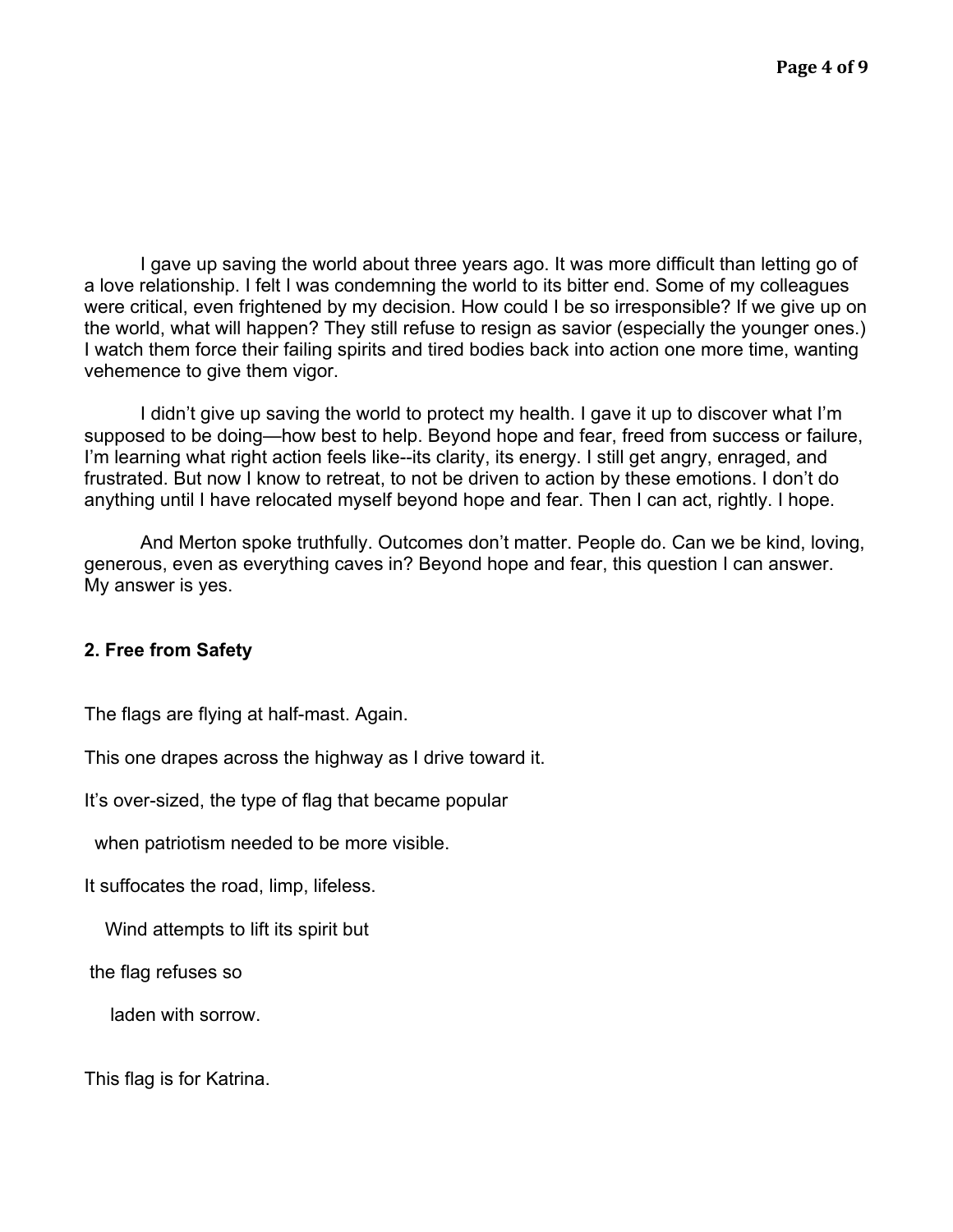I remember another massive flag that flared out defiantly in the fierce wind after 9/11.

The world I see will soon be lost in lifeless flags.

We are only at the beginning.

Last night I threw out a salt container that still had some salt in it.

I wanted to clear space in my crowded cabinet.

As I tossed it in the garbage, it came to me. There will

come such scarcity that even those few grains will be treasure.

I still threw it out, but vowed to remember this night.

Now, how do I live whole-heartedly?

Every time a flag gets lowered, I tell myself:

This is what it feels like as a culture dies.

This is what it feels like in the age of destruction.

This is what groundless feels like.

Don't grasp for ground.

Don't grasp.

Groundlessness has to be learned.

I am teaching myself with these terrifying mantras.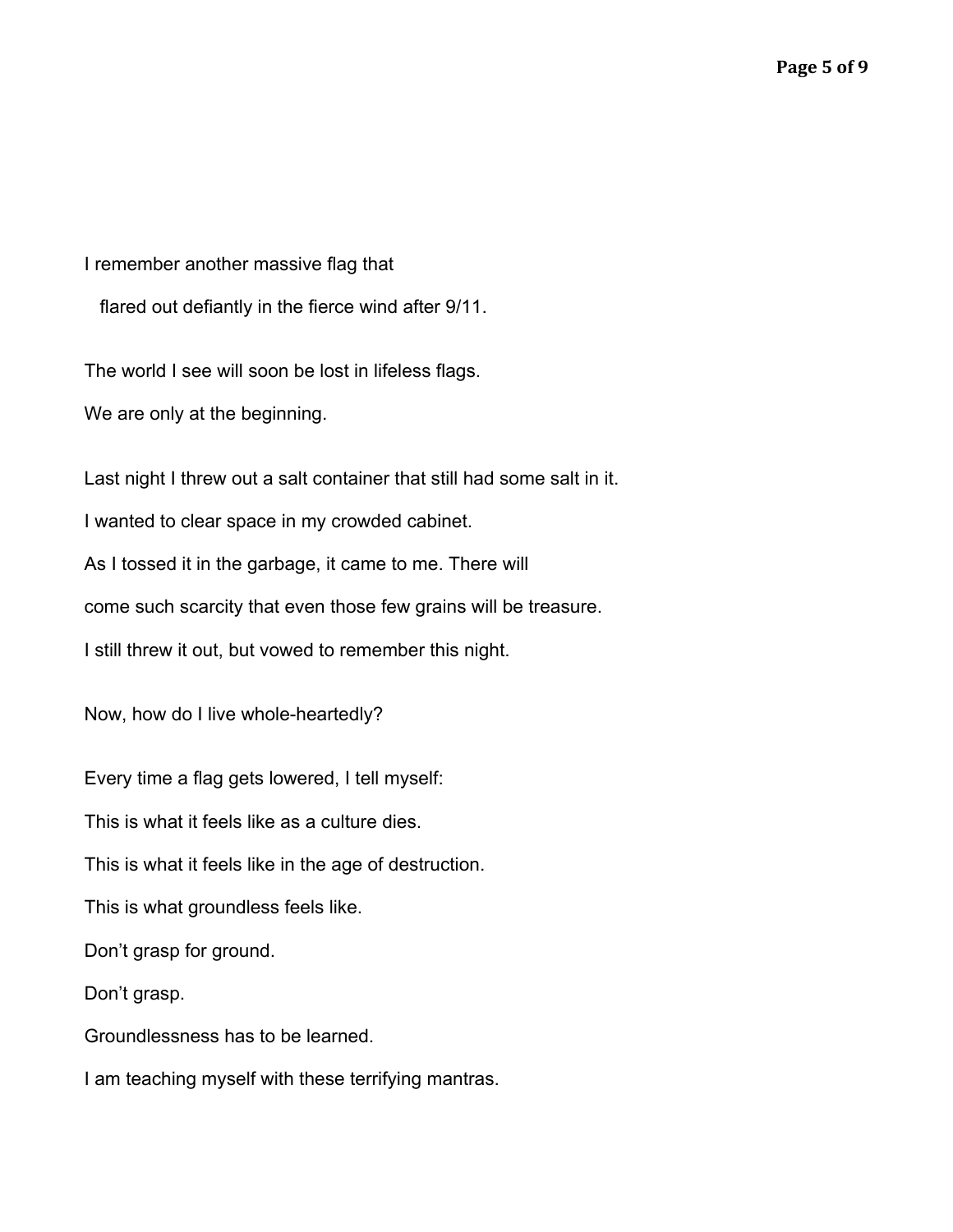# **3. Free from Self**

Nothing remains the same.

Nothing has solid lasting form.

Nothing is as it appears.

Nothing means what I think it means.

Nothing that grabs my attention will remain.

If I let it go.

Nothing exists by itself.

 Nothing has independent identity. Nothing I am means what I think I mean.

Nothing I cling to is real.

Nothing to protect, defend, prefer.

Whew

# **4. Free from Fear**

**Fearless** 

Trickster sage prankster magician

Fearless

Acting out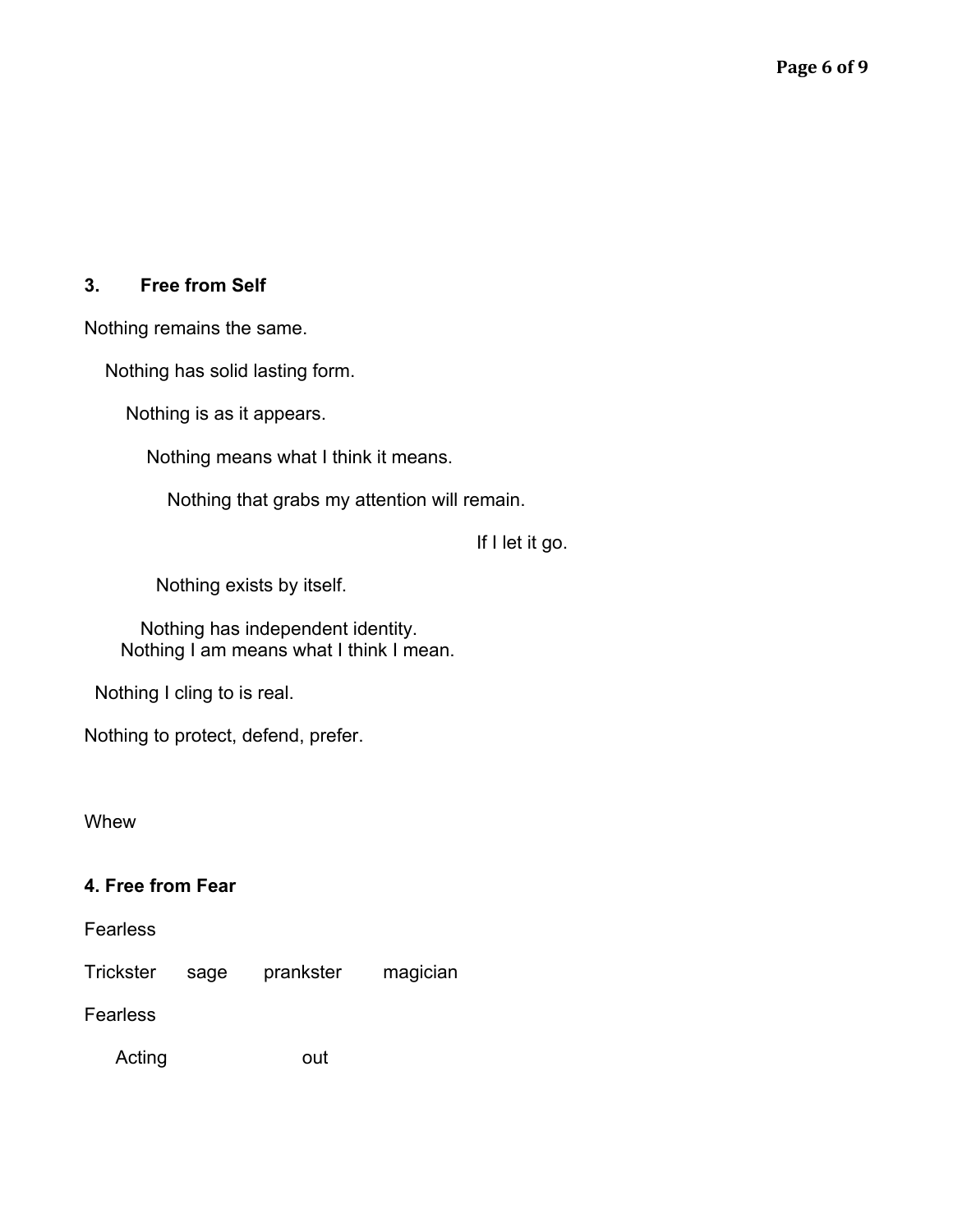crazy wisdom

**Fearless** 

The lion's roar

the dragon's soar

Lift off.

# Beyond hope and fear

no ground

no base

soaring, roaring

Wings flared wide

Free

no hope

no self

no safety

# Fearless

Up here the world looks lovely

Spacious, welcoming, open

grateful for gifts that only appear as

risk, bravery, foolishness

on the ground.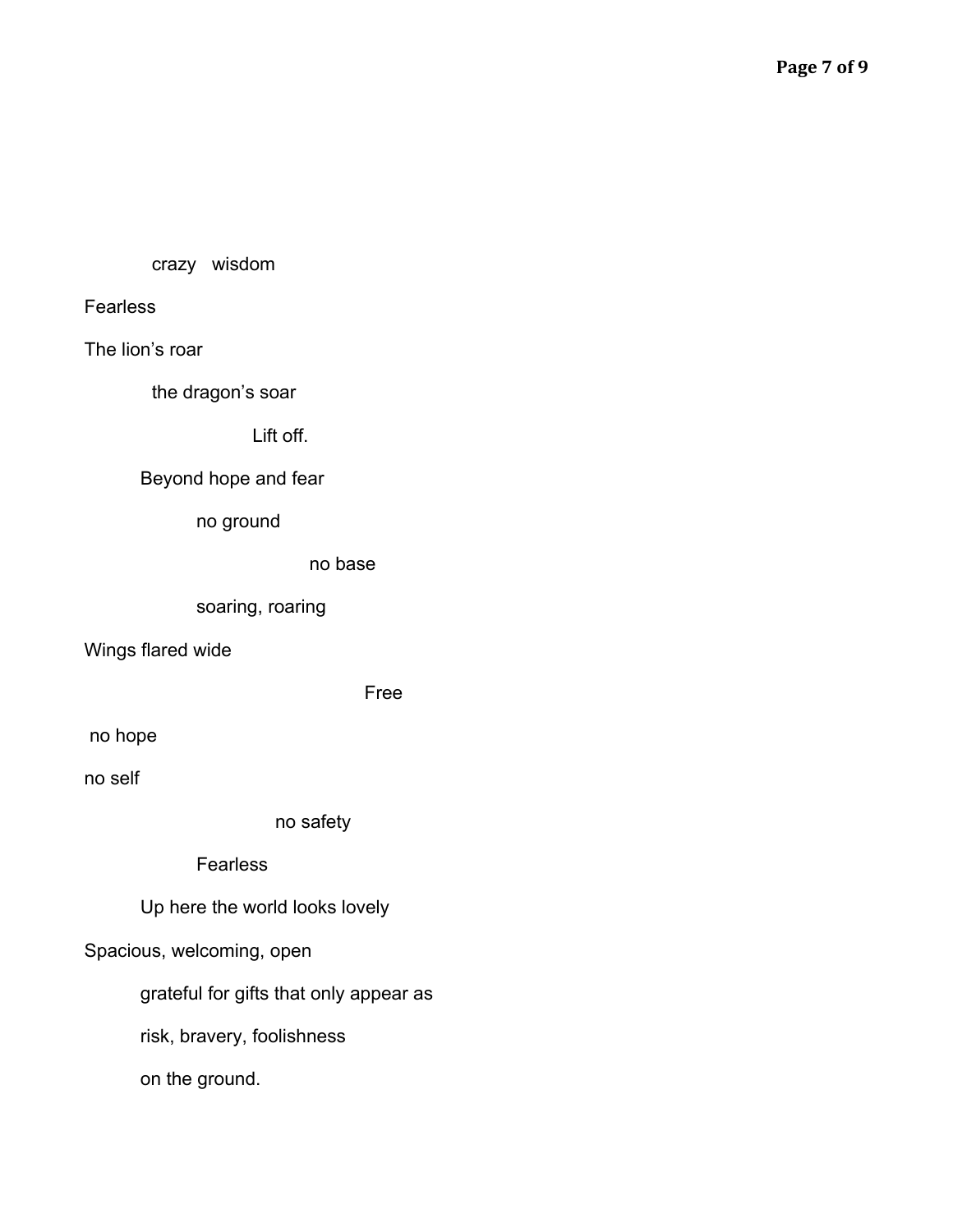| Fearless                    |        |        |  |
|-----------------------------|--------|--------|--|
| Speak out                   |        |        |  |
| act out                     |        |        |  |
| make love                   |        |        |  |
| do nothing                  |        |        |  |
| there's nothing else to do. |        |        |  |
| Soar sweet dragon           | beyond | beyond |  |
| Fearless                    |        |        |  |
| True love.                  |        |        |  |
| Coda                        |        |        |  |

The course of true love never runs smooth.

True love never runs.

Yet here I am, again restrained from flight by the terrible gravity of events. It doesn't matter what day it is. Natural catastrophes, manmade disasters, greed, violence-- the senselessness doesn't cease. Every day we undo the future. (A Chilean poet created this new verb, to undothe-future. We need new terms, she said, to describe what we're really doing with our actions.) Another new descriptor appears on the evening news: "disastered out." The commentator asks whether we are so overwhelmed with the world that we can't take it anymore, we can't give anymore.

Confronted by so much turmoil and tragedy, how can we help but grasp for ground anywhere we can find it? How, with so much horror, could we ever give up hope for making a difference?